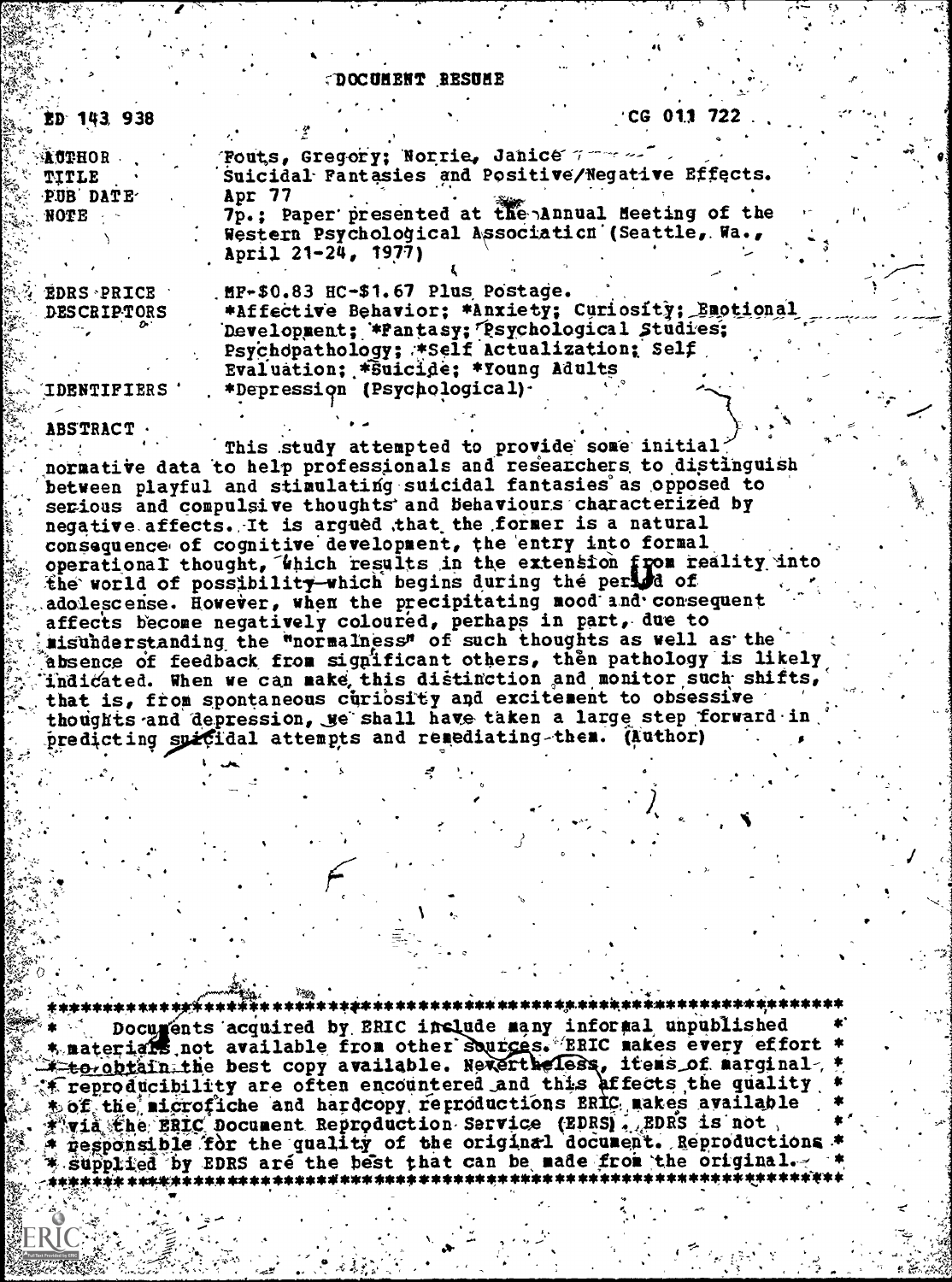## U S DEPARTMENT OF HEALTH.<br>EDUCATION & WELFARE<br>NATIONAL INSTITUTE OF<br>NATIONAL INSTITUTE OF

THIS' DOCUMENT HAS BEEN REPROM<br>DUCED EXACTLY AS RECEIVED FROM<br>THE PERSON OR ORGANIZATION ORIGIN<br>THE PERSON OR ORGANIZATION ORIGINS<br>STATED DO NOT NECESSARILY REPRE-<br>SENT OFFICIAL NATIONAL INSTITUTE OF<br>EDUCATION POSITION OR

 $\mathbf{3}$ 

ر و د

ED143938

 $\sum_{i=1}^{n}$ 

 $\ddot{\theta}$ 

,

**Rimson** 

SUICIDAL FANTASIES AND POSITIVE/NEGATIVE AFFECTS

'Gregory Fouts and Janice Norrie

The University of Calgary

Calgary, Alberta, Canada

 $\bullet$  and  $\bullet$ 

6

"PERMISSION 'TO REPRODUCE THIS MATERIAL HAS BEEN GRANTED BY

Gregory Fouts

TO THE EDUCATIONAL RESOURCES INFORMATION CENTER (ERIC) AND USERS OF THE ERIC SYSTEM "

 $\blacksquare$ 

Paper presented to the Western Psychological Association

Seattle -

,April, 1977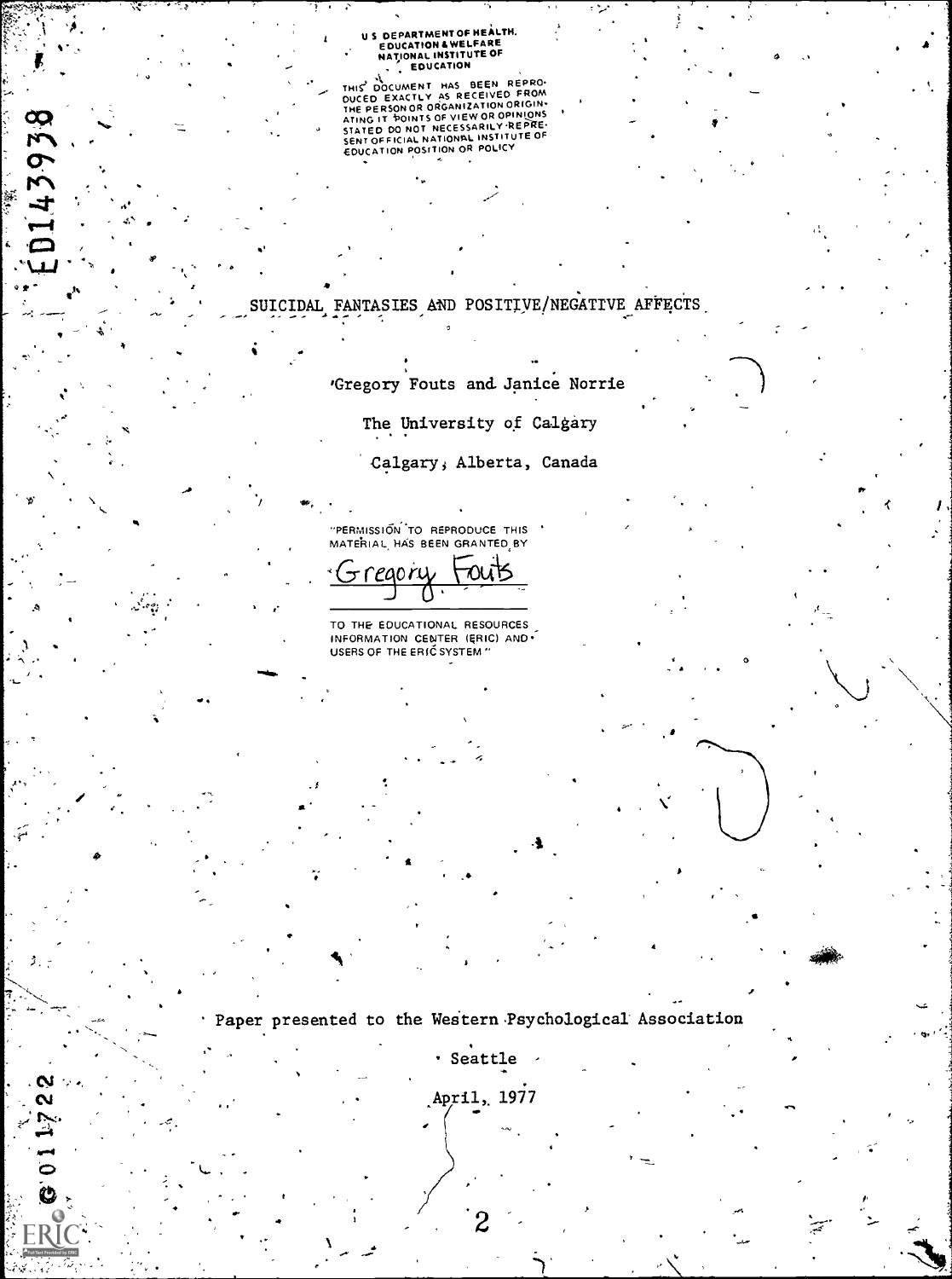SUICIDAL FANTASIES AND POSITIVE/NEGATIVE AFFECTS

Gregory Fouts and Janice Norrie

The University of Calgary

The suicide rate for older adolescents has nearly tripled in the last two decades, and suicide ranks as the fourth or fifth leading cause of death for this age group. Among college students, we find that suicide is the second leading cause of death, topped only by accidental death. These figures are, at best, conservative, since many complèted suicides either go undetected, as in singlecar accidents, or unrepprted for a variety of emotional and financial reasons. Most researchers in suicide have used retrospective techniques in attempting to understand and perhaps predict subsequent attempts and completions; they have focused largely on the immediate precipitating factors such as family crises, and longer-term predispositions. However, there is relatively little research dealing with the intellectual processes and the associated feelings about suicide in nonsuicidal populations. We need to know how the average person thinks and feels about his or her own suicidal fantasies in order to provide a more accurate basis of comparison with suicidal populations. And when this basis is known, we may then begin to develop predictive and remedial strategies before the person develops intellectual and emotional disturbances which lead to suicide. To illustrate, it has been estimated that over 80% of adults have played with guicidal thoughts or fantasies. But we do not know which thoughts are common, how frequently they occur, nor the moods preceding and following them. However, because of the cultural stereotypes about mental illness, people may respond to these "normal" thoughts and become guilty, ashamed and embarrassed - which may then lead them into depression and perhaps eventually suicide. Thus, suicidal attempts may, in part, be a function of how society makes a person feel about their own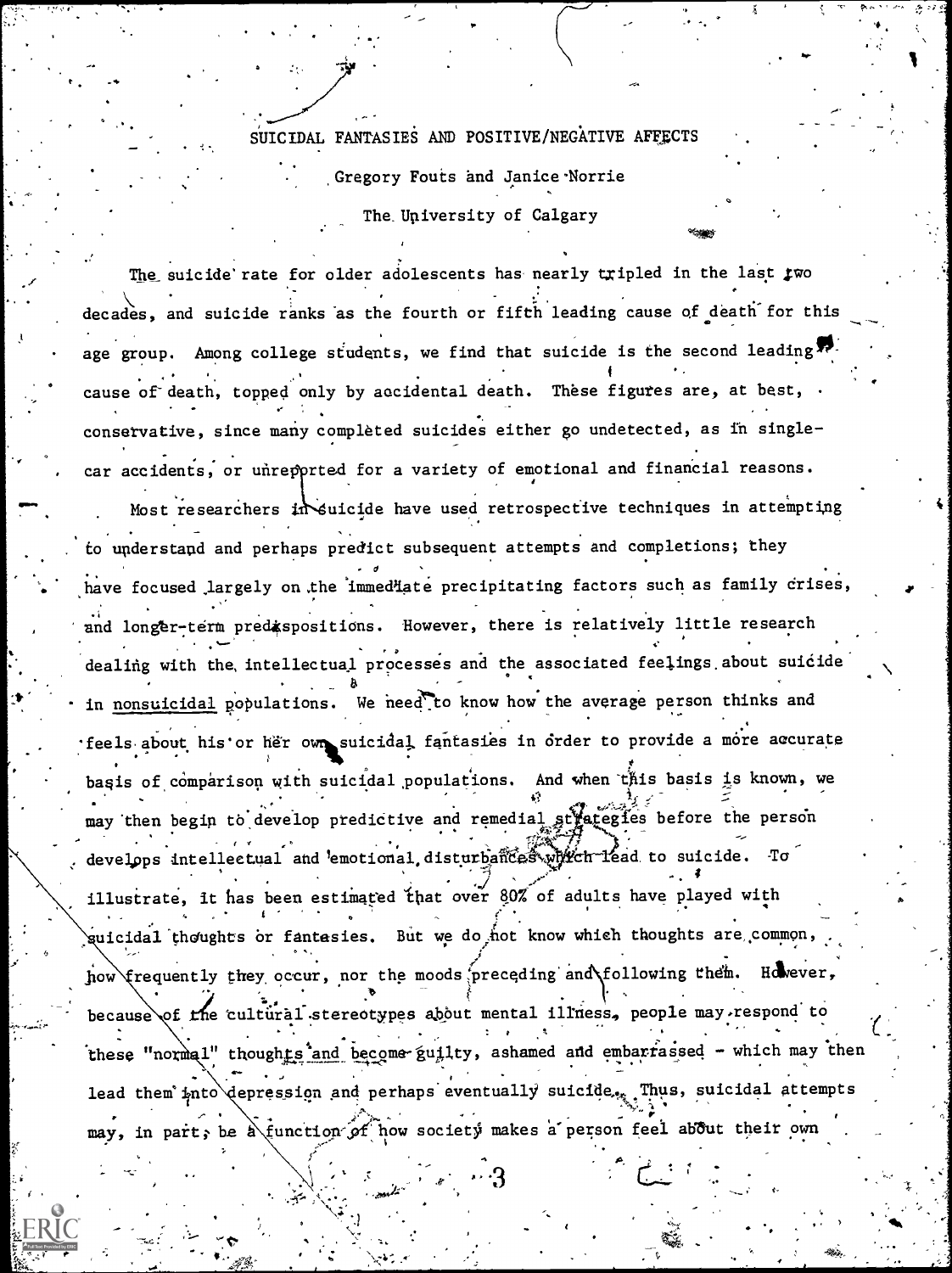curious and "normal" suicidal thoughts.' However, when we know the dimensions of such normative fantasies, we shall be better prepared to eliminate this factor. from the etiology of suicide.

The purpose of this study was to assess the kinds and frequency of  $(suicidal)$ thoughts in a random sample of  $100$  "normal" college students not currently being . treated for depression or attempting suicide; six of these, it was later discovered, had attempted suicide at an earlier time. The positive and negative affects prior and subsequent to having suicidal thoughts were also assessed.

. The contract of the contract of the contract of the contract of the contract of the contract of the contract of the contract of the contract of the contract of the contract of the contract of the contract of the contrac An inventory was distributed to students in undergraduate classes by, a psycho-  $\sim$  . So, the set of  $\sim$ logist and students were told participation was optional. The inventory contained  $\circ$  and  $\circ$ a list of 13 suicidal thoughts collected from case histories and pilot work; for example, "Thinking about how taking a handful of aspirins would feel," "Thinking about who would miss me if I were to die." Space was also provided for participants' to 'describe suicidal fantasies not listed. 'After reading the list, participants . marked the frequency of such thoughts by checking. "Never, Once or Twice, A Few Times, or Often" for each different thought. Participants also checked the dominant feeling prior and subsequent to having each kind of thought that they had previously checked. They were asked to indicate whether they had positive affects of either being "intellectually stimulated" or "relieved/relaxed," or the negative affects of "anxious" or lashamed/guilty." After participation, a thorough debrief- $\ell$ ing followed.

Ninety-nine percent of the participants admitted to having had at least one suicidal thought, with the average number being six of a possible 14. We-found,  $\ddot{\cdot}$ . The contract of the contract of the contract of the contract of the contract of the contract of the contract of the contract of the contract of the contract of the contract of the contract of the contract of the contrac for example, the three most popular suicidal thoughts, those with over  $\frac{10}{2}$  admitting'. to them, being "Thinking about who would miss me if I were to die,"  $\frac{1}{2}$  Standing on a bridge and feeling 'pulled down,'" and "Wondering what it would feel like to  $\bullet$ , ... . . . . . <sup>P</sup> . ,  $\mathcal{S}_{\text{p}}$ lay chicken' while driving." On the other hand, some of the least common fantasies  $\ldots$  .

4

 $2\tilde{.}$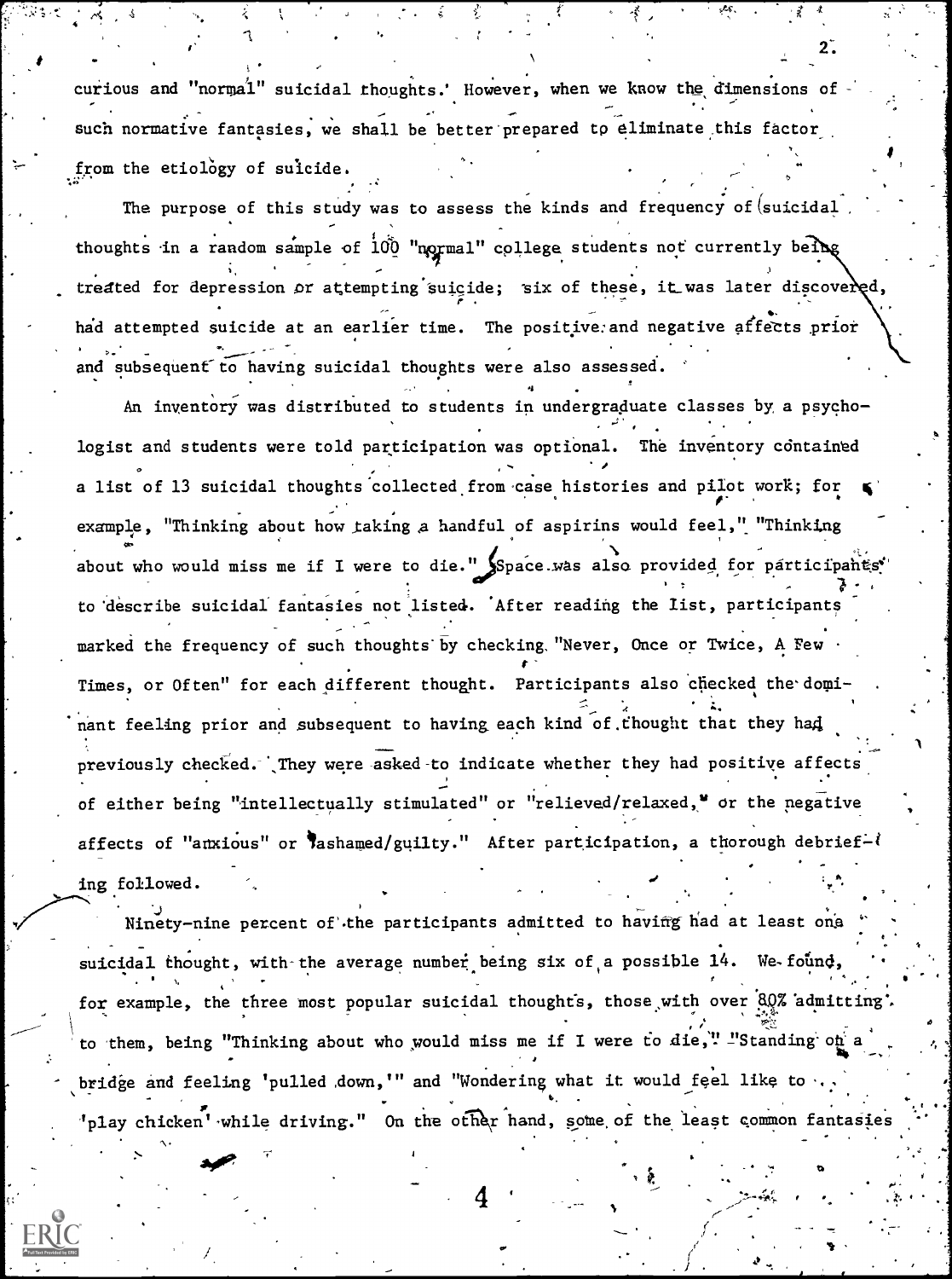were "Thinking about how to make a suicide look like a murder," "Thinking about how it would feel to play Russian Roulette," and "Wondering how it would feel to be hung." ,

3.

 $\mathbf{r}$  and  $\mathbf{r}$ 

 $t_{\rm{max}}$ 

 $\sim$  100  $\mu$ 

When we examined the affects associated with these thoughts, we found that 40% of the popular fantasies had predominantly positive affects. For example, "Thinking about what you'd put in a suicide note" was mentioned'as intellectually stimulating, while "Thinking about who would miss you" was claimed to result in feelings of "relief." Alternatively, 60% of the popular fantasies were characterized by negative affects; for example, "Standing on a bridge and feeling 'pulled down'". resulted in high levels of anxiety, while "Wondering what it would feel like to  $\mathbf{v}$  $\overline{\phantom{a}}$ 'play chicken' while driving a car" resulted in feelings of shame.

We also attempted to assess the relationship between just toying with the idea and carrying out a first behavioural step while fantasizing. For example, would those students who wonder "How it would feel to take a handful of aspirins," also likely be those who might hold a bottle of aspirins while toying with the idea?; or those who "Wonder how it would feel to be hung," be those who actually construct a noose? We also assessed how they felt after taking that first behavioural step while fanta- $\sim$ sizing. A significant positive correlation (.63,  $p$  < .001) was found; that is, the more students fantasized about suicide, the more likely they were to take a  $-$  -  $$ first step. And separately examining the six students who had previously attempted  $\qquad$ suicide, we found the correlation much higher,  $.82'$ .

The magnitude of these relationships must be understood within the context of the emotions accompanying these first steps. About half of the instances in which  $s\`u\`ch$  behavioural steps were taken were characterized by positive affects; that is, many students performed a first step for excitement and intellectual curiosity; others felt relieved that they hadn't progressed to more serious behaviours. On othet hand, the remaining instances of first steps resulted in feelings of

.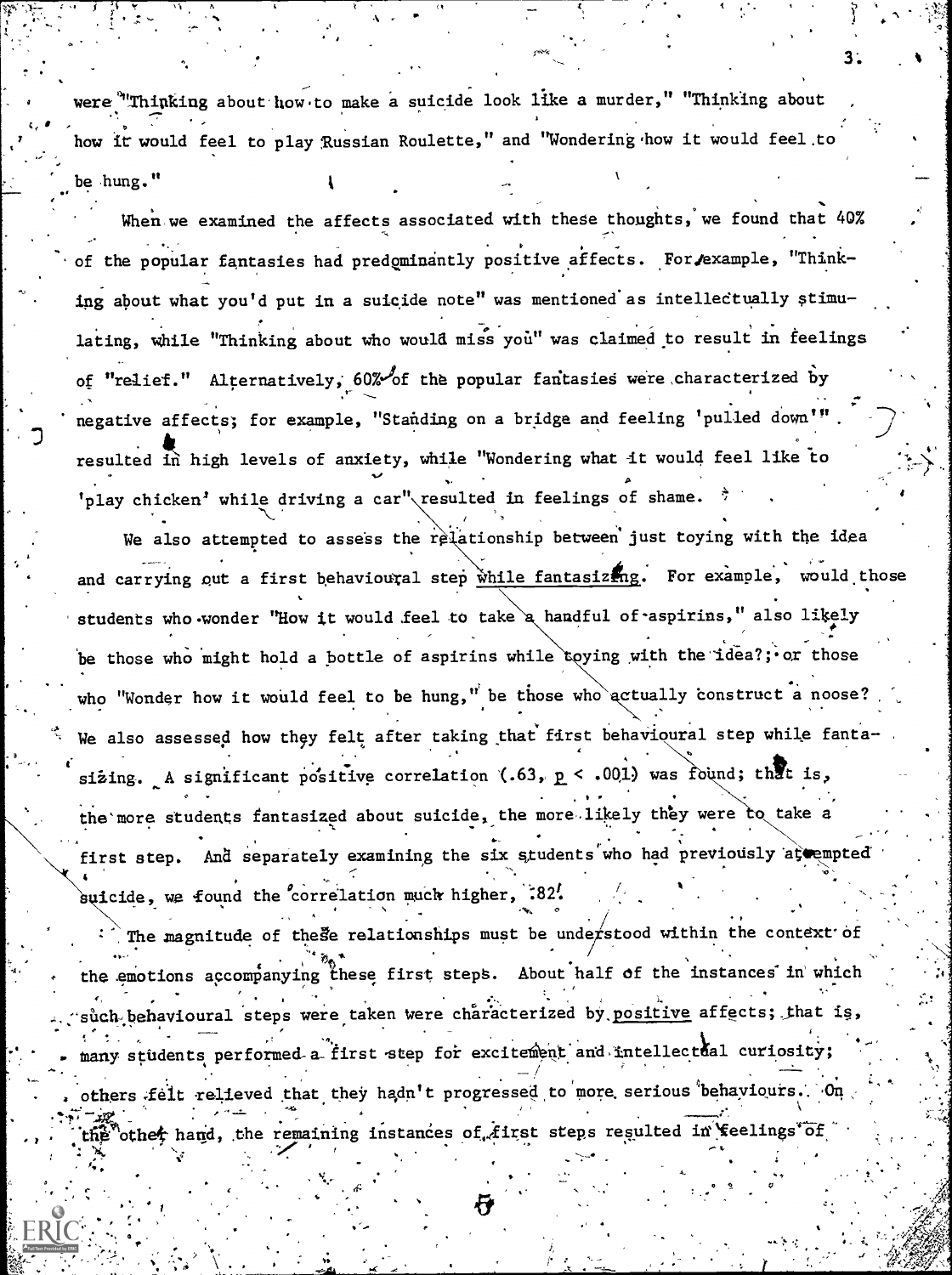anxiety, guilt or shame, presumably since they had been so bold as to take a first step. It was also found that the more situations in which first behavioural steps were taken, the more affects, both positive and negative, were generated--these correlations all being highly significant ( $p < .001$ ) and around .50. This finding suggests that part of the motivation for a first step is emotional arougal and excitement--and these are students who are not attempters. When we looked at the few attempters separately, their affects were consistently negative; that is, feelings of curiousity and rafief were rare. Therefore, it appears that the affect associated with taking a first step may be more discriminating in terms of attempters and nonattempters than the kinds or frequency of suicidal fantasies. One implication is that when feelings of excitement and relief are no longer associated with such fantasies and first steps, and the affects are predominantly negative (and perhaps obsessive), pathology may be indicated.

Information was also obtained concerning the mood which precipitated the first steps while fantasizing suicidal themes; namely, whether they were sad or depressed. We'compared the correlations between depressed moods and first steps for attempters and nonattempters separately, and found the mood of attempters was consistently depressed (.97); for nonattempters, depression was less consistently associated with first playful steps (the correlation being .64)

This study attempted to provide some initial normative data to help professionals and researchers to distinguish between playful and stimulating suicidal

fantables as opposed to serious and compulsive thoughts and behaviours characterized by negative affects. It is argued that the former is a natural consequence of cognitive development, the entry into formal operational thought, which results in the extension from reality into the world of possibility which begins during the period of adolescence. However, when the precipitating mood and consequent affects become negatively coloured, perhaps in part, due to misunderstanding the "normalness" of such thoughts as well as the absence of feedback from significant others, then.